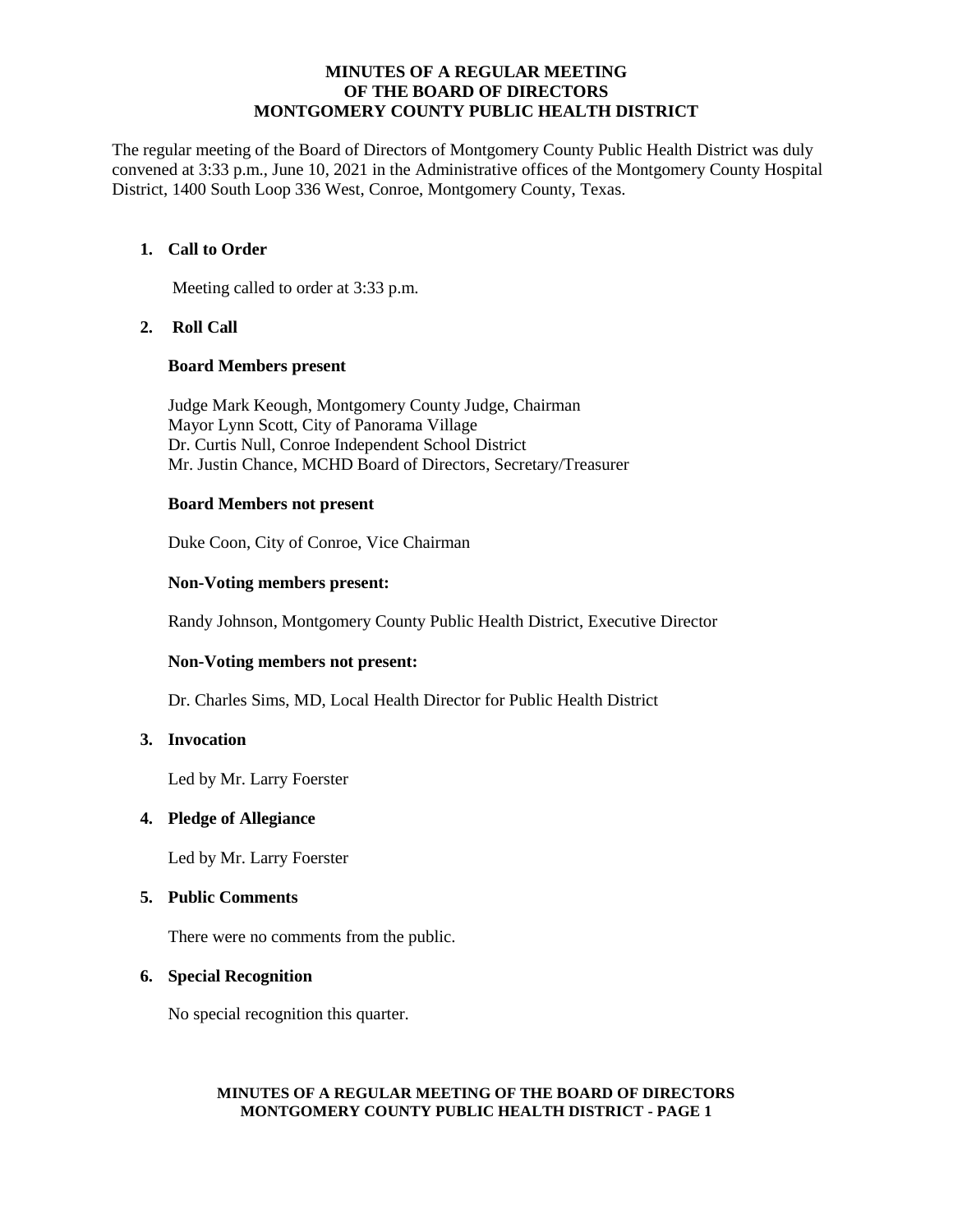# **7. Acknowledgement of our appointed School, Large Cities and MCHD board member representatives to the Public Health District board.**

Judge Keough acknowledged the appointment of:

• Mr. Justin Chance, MCHD Board of Directors (MCHD).

# **8. Consider and act on appointment of annual chair positions.**

Mayor Scott made a motion that the group holding current position have done such a great job this past year and for them to continue with current positions. Mr. Chance offered a second.

Randy Johnson, CEO advised the board that the Secretary/Treasurer position had been Mrs. Sandy Wagner, who is no longer the MCHD representative on the board.

Dr. Null made an amended motion for Judge Keough as Chairman, Duke Coon as Vice-Chairman and Justin Chance as Secretary/Treasurer. Mayor Scott offered a second and motion passed unanimously.

#### **9. Approval of Minutes from March 4, 2021 Public Health District Regular Board meeting.**

Dr. Null made a motion to approve the Minutes from March 4, 2021 Public Health District Regular Board meeting. Mayor Scott offered a second and motion passed unanimously.

## **10. CPR Presentation by the American Heart Association. (Mr. Randy Johnson, Executive Director – Montgomery County Hospital District)**

Ms. Lharissa Jacobs, Vice President Health Strategies of American Heart Association introduced herself and Ms. Emily Gordon to the board.

Ms. Emily Gordon, Director of American Heart Association gave a presentation to the board.

## **11. Presentation on COVID-19 by Dr. Charles Sims, Local Health Authority. (Dr. Charles Sims, Local Health Authority – MCPHD) (attached)**

Mr. Randy Johnson advised Dr. Sims was unable to be in attendance and also gave a brief update on the past 18 months of COVID-19.

## **12. Report on activities related to Public Health, Epidemiology and Emergency Preparedness. (Alicia Williams, Public Health Director - MCPHD)**

Mrs. Alicia Williams, Public Health Director presented the Public Health report to the board.

"*Judge Keough requested the record to reflect that Mayor Scott left the meeting at 4:14 p.m."*

## **13. Report on activities related to Medicaid 1115 Waiver Project. (Melissa Miller, COO – MCHD)**

Mr. Randy Johnson, CEO gave an updated on 1115 Waiver Project to the board.

## **NOTICE OF A REGULAR MEETING OF THE BOARD OF DIRECTORS MONTGOMERY COUNTY PUBLIC HEALTH DISTRICT - PAGE 2**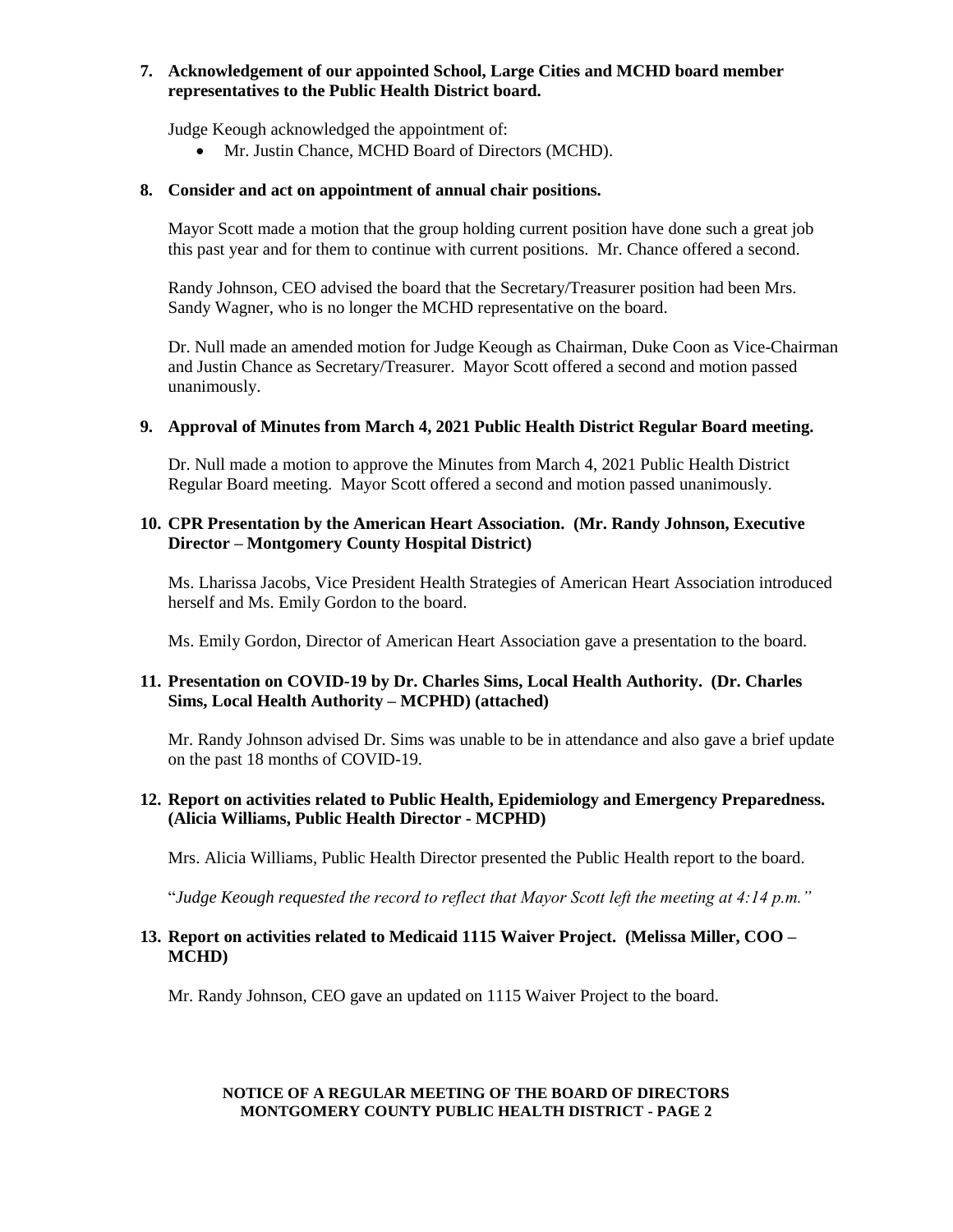## **14. Ratification of acceptance of the grant application for the Montgomery County Public Health District CRI Grant. (Brett Allen, CFO - MCHD)**

Mr. Chance made a motion on ratification of acceptance of the grant application for the Montgomery County Public Health District CRI Grant. Dr. Null offered a second and motion passed unanimously.

## **15. Ratification of acceptance of the grant application for the Montgomery County Public Health District Hazards Grant. (Brett Allen, CFO - MCHD)**

Mr. Chance made a motion on ratification of acceptance of the grant application for the Montgomery County Public Health District Hazards Grant. Dr. Null offered a second and motion passed unanimously.

# **16. Consider and act on amendment number four to Interlocal Agreement between Montgomery County Hospital District and Montgomery County Public Health District for provisions of Public Health Services. (Melissa Miller, COO – MCHD)**

Dr. Null made a motion to consider and act on amendment number four to Interlocal Agreement between Montgomery County Hospital District and Montgomery County Public Health District for provisions of Public Health Services. Mr. Chance offered a second and motion passed unanimously.

## **17. Receive and approve financial report regarding District's operations. (Brett Allen, CFO – MCHD)**

Mr. Brett Allen, CFO presented the financials to the board.

Judge Keough made a motion to accept the financial report regarding District's operations. Dr. Null offered a second and motion passed unanimously.

# **18. Consider and act upon recommendation for amendment(s) to the budget for fiscal year ending September 30, 2021. (Brett Allen, CFO – MCHD) (attached)**

Dr. Null made a motion to consider and act upon recommendation for amendment(s) to the budget for fiscal year ending September 30, 2021. Mr. Chance offered a second and motion passed unanimously.

## **19. Consider and act on ratification of payment of invoices related to expenditures. (Brett Allen, CFO – MCHD)**

Dr. Null made a motion to approve ratification of payment of invoices related to expenditures. Mr. Chance offered a second and motion passed unanimously**.**

## **20. Discussion of items to be placed on agenda of the next meeting of the Montgomery County Public Health District Board of Directors.**

- Next board meeting is scheduled for September 16th, 2021.
- Public Health Budget FY 2021-2022.
- 1115 Waiver update and possible scenarios for the future.

#### **MINUTES OF A REGULAR MEETING OF THE BOARD OF DIRECTORS MONTGOMERY COUNTY PUBLIC HEALTH DISTRICT - PAGE 3**